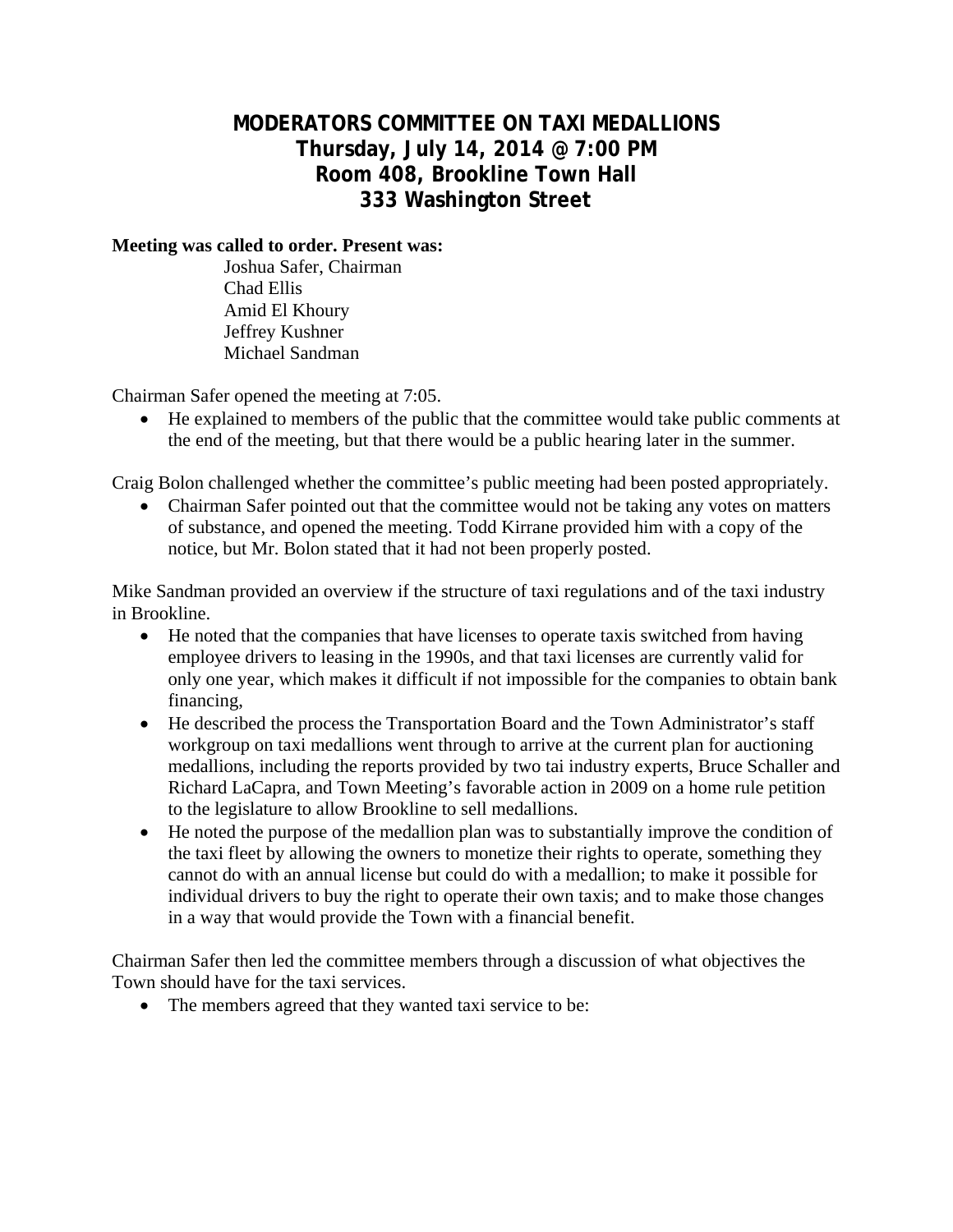- o Safe
- o Reliable
- o Timely
- o Available 24/7
- o Reasonably priced
- o Sustainable (both economically and environmentally)
- o Low risk of drastic regulatory shifts for the owners
- o Flexible in the sense of providing options for the Members also agreed that the industry, however structured, should return an appropriate financial benefit to the Town.
- There was a discussion of the extent to which the market for traditional metered taxi services overlaps with the market for ride-for-hire services such as Uber, and the extent to which Uber would expand the overall market due to its focus on a different demographic.
	- o Mike Sandman opined that the barriers to emulating Uber were low, and that an established taxi company or group of companies could commission the creation of an app.
	- o Chad Ellis pointed out that the cost of an app was substantial.
- There was a discussion of the potential problems inherent in a medallion system, including the lack of leverage regulators would have over medallion holders who obtained a permanent right to operate, and of the efforts made by the Transportation Board and staff to draft regulations that dealt with the potential problems. The committee discussed the problems in Boston, which some members attributed to lax or corrupt regulators.

Chad Ellis led the committee through a discussion of the economic metrics of the industry and posed the problem that if medallion owners had to incur increased costs, either their revenue would have to rise or their return on investment would fall.

 Mike Sandman noted that from the driver's perspective, the replacement of the current taxi fleet largely made up of second-hand Ford Crown Victorias with new, fuel-efficient vehicles would result in decreased fuel costs and potentially increase ridership and revenue. He said that just three weeks of leasing at the current rate of \$800/week would allow the taxi owner could offset the financing costs of a new \$30,000 vehicle, and that translated into just a 6% increase in annual costs.

The committee discussed possible was to provide the Town with regulatory flexibility as the ride-for-hire business evolved.

- One suggestion was for alternatives to traditional medallions, which have no expiration date. Example: A multi-year license that might allow the license holder to obtain bank financing.
	- o There were questions around the extent of transferability that would have to be built into such a long-term license, the term of the license, and the possibility of having the license term roll forward in order to preserve the ability to use it as collateral.